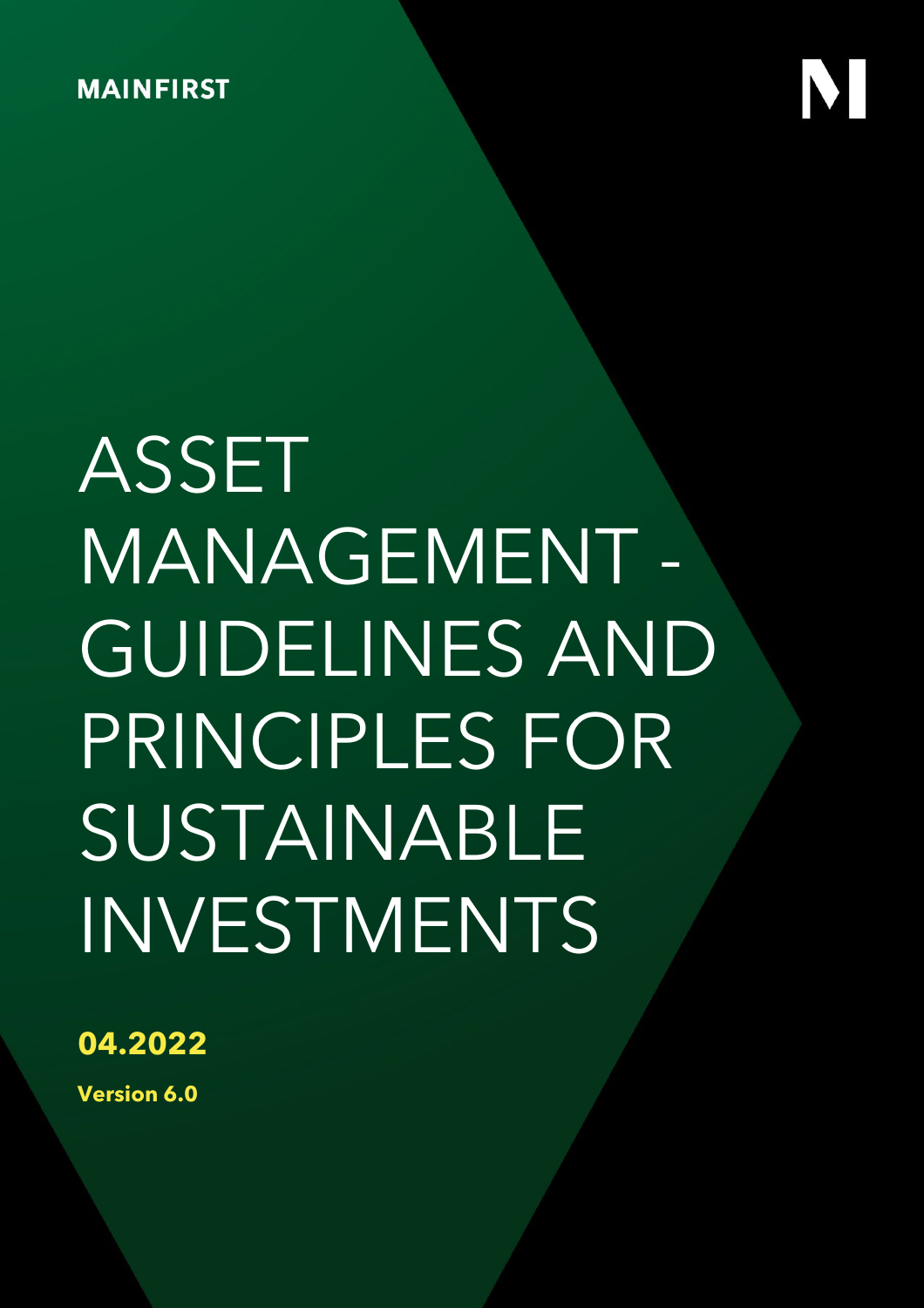## M

## **ASSET MANAGEMENT - GUIDELINES AND PRIN-CIPLES FOR SUSTAINABLE INVESTMENTS**

## **CONTENT**

| 1.  |  |  |  |  |
|-----|--|--|--|--|
| 2.  |  |  |  |  |
| 3.  |  |  |  |  |
| 3.1 |  |  |  |  |
| 3.2 |  |  |  |  |
| 3.3 |  |  |  |  |
| 3.4 |  |  |  |  |
| 3.5 |  |  |  |  |
| 3.6 |  |  |  |  |
| 4.  |  |  |  |  |
| 4.1 |  |  |  |  |
| 4.2 |  |  |  |  |
| 4.3 |  |  |  |  |
| 5.  |  |  |  |  |
| 5.1 |  |  |  |  |
| 5.2 |  |  |  |  |
| 6.  |  |  |  |  |
| 7   |  |  |  |  |
| 7.1 |  |  |  |  |
| 7.2 |  |  |  |  |
|     |  |  |  |  |
|     |  |  |  |  |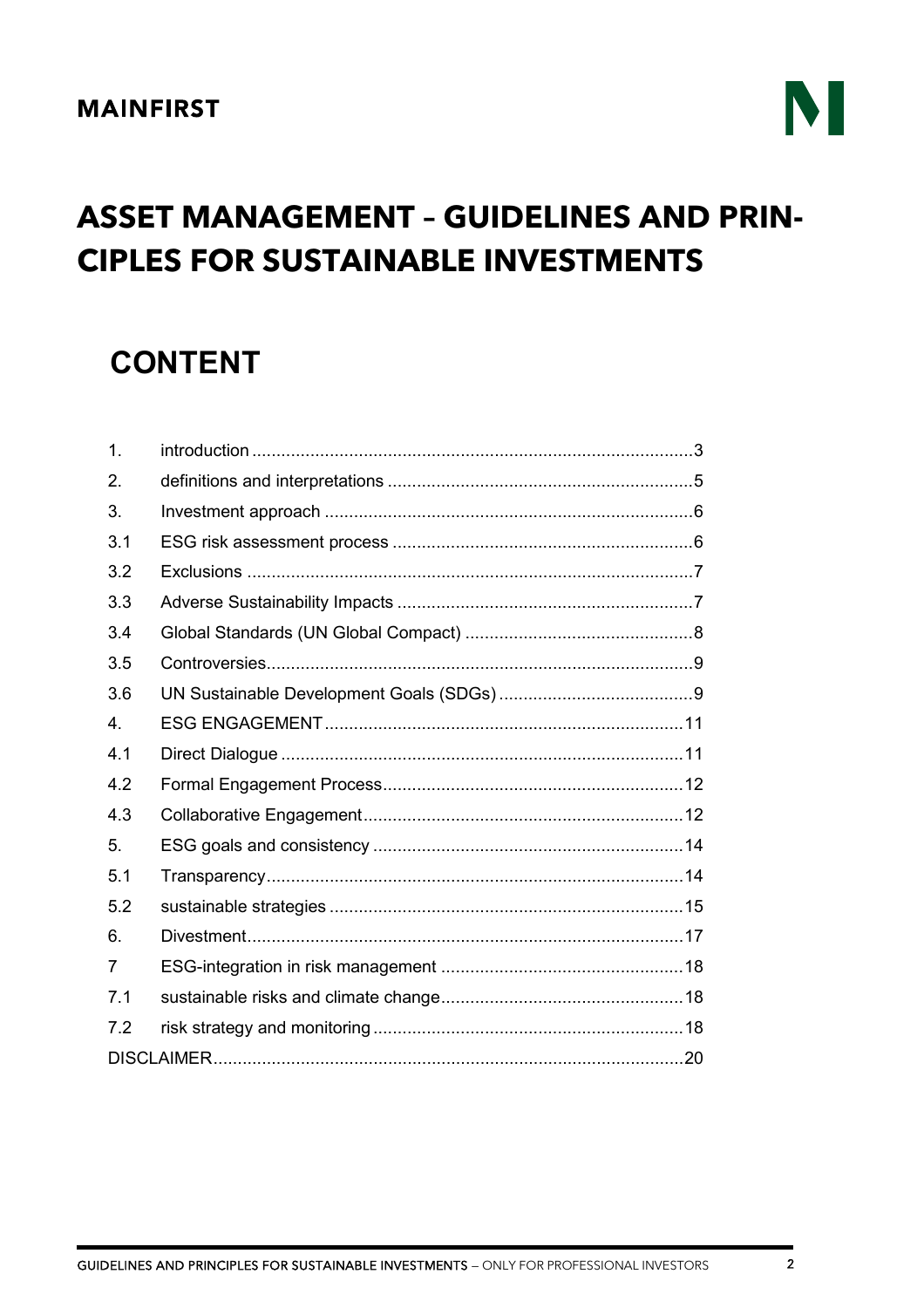### <span id="page-2-0"></span>**1. INTRODUCTION**

Increasingly, ESG (environmental, social, and governance) criteria are being considered alongside economic factors in investment decisions.

The MainFirst Group (hereinafter "MainFirst") recognised the importance of an active sustainable investment approach early on. MainFirst firmly believes that asset management can make an important contribution to conserving the environment, to promoting and safeguarding social progress, and to questioning and insisting on corporate governance. As a company, MainFirst is doing its part to ensure that progress and value creation will now be closely linked to sustainability.

#### " As a future-oriented, active asset manager, we are well aware of our social responsibility. That is why sustainability is one of the key areas of focus for MainFirst. Consequently, ESG factors are given careful consideration in investments and generate long-term positive added value for society, investors and the investments.

As a result, on 12 May 2015, MainFirst committed itself to sustainability in its active asset management process through compliance with the "UN Principles of Responsible Investments" and becoming a signatory thereto. With this commitment, MainFirst has been following an active portfolio management style with a sustainability focus for more than five years. The "Principles for Responsible Investment" (PRI) were developed by the United Nations in 2006 to integrate ESG principles into investment practice. Then in 2015, when the "UN Sustainable Development Goals (SDGs)" were launched, they helped to set goals for the principles that are intended to shape a sustainable future. Since then, various national and international initiatives have highlighted the scale of the investment opportunities created by these goals.

MainFirst's Portfolio Management Team actively incorporates environmental, social and governance (ESG) factors into its investment and decision-making process and, in doing so, assumes responsibility.

The "ESG principles and guidelines" defined within the Group are implemented, monitored and documented by internal standards that apply throughout the Group, particularly in the areas of portfolio management, risk management and compliance. In addition, MainFirst undertakes to publish useful information and documents from the implementation and application of these ESG standards.

MainFirst works continuously to develop standards, criteria and processes in order to improve its ESG capabilities, while achieving a positive performance of the assets under management.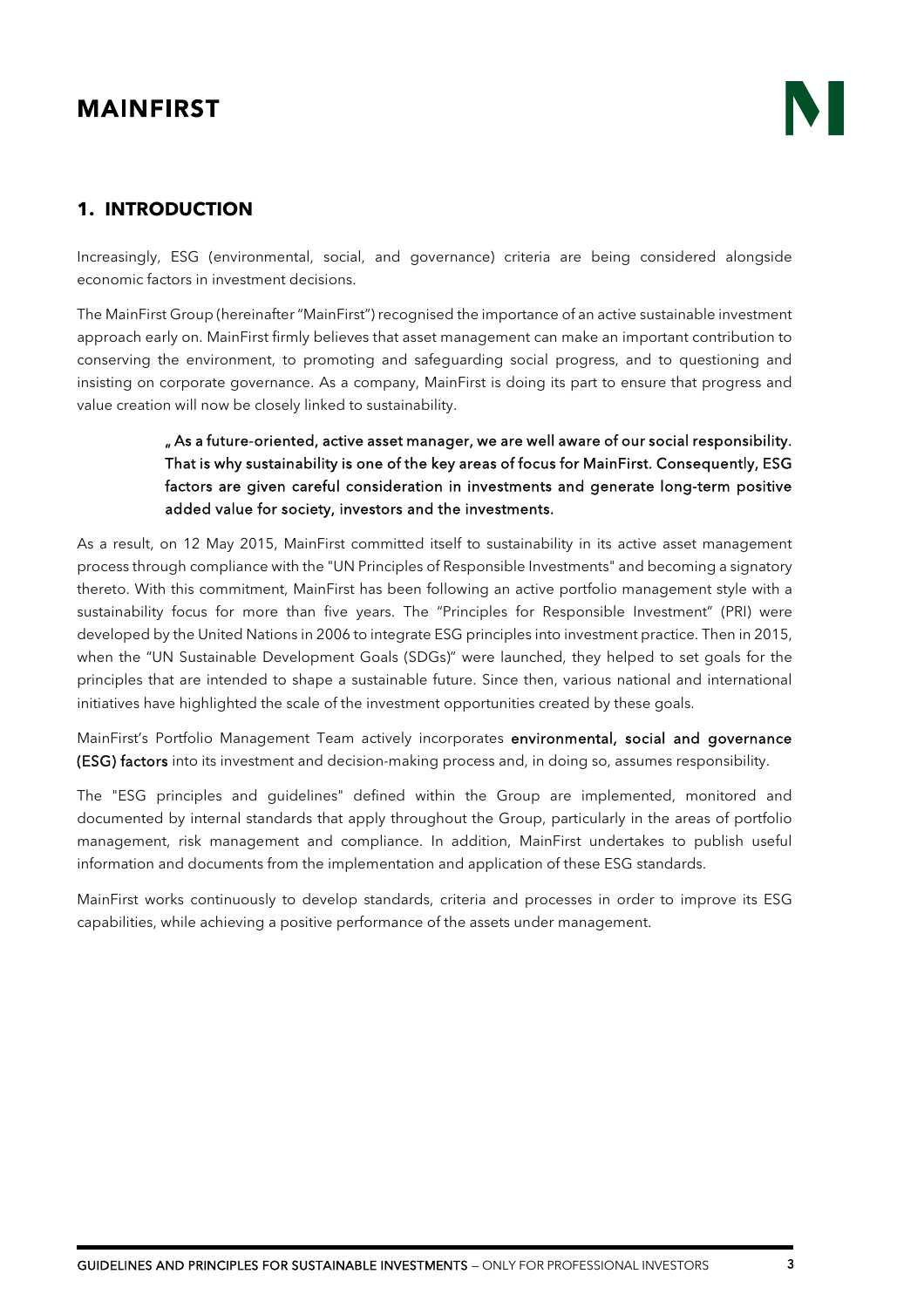

MainFirst operates within the framework of a sustainable investment approach based on the following principles:

Thorough analysis.

Conscious exclusion.

Active selection.

#### Sustainable investment.

The Portfolio Management Team avoids investments that are not in line with its values and standards in terms of sustainability. The dual effect of positive value creation for the investor and society can be achieved by investing in assets that have a positive impact on both target groups.

These principles and the processes described apply to the subsidiaries of MainFirst Holding AG, which currently includes the following companies:

- MainFirst Affiliated Fund Managers (Deutschland) GmbH,
- MainFirst Affiliated Fund Managers (Switzerland) AG,
- MainFirst Affiliated Fund Managers S.A.

This guideline sets out the internal procedures, documentation requirements, and escalation and monitoring scenarios.

The aim is to:

- document the group-wide integration of ESG into the investment process
- define engagement and dialogue strategies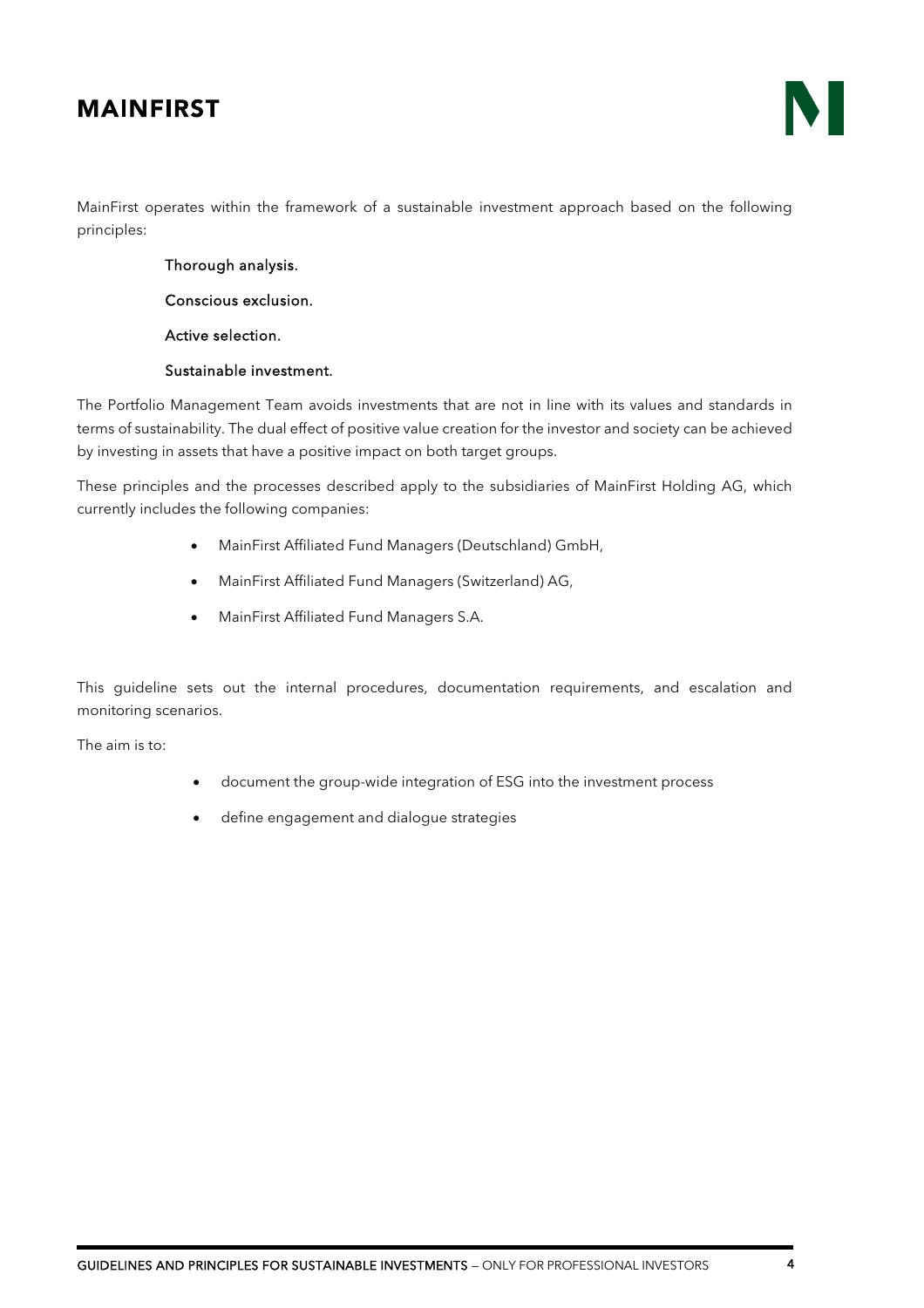

## <span id="page-4-0"></span>**2. DEFINITIONS AND INTERPRETATIONS**

| <b>ESG</b> risks                  | are government or corporate sustainability risks related to<br>environmental, social or governance issues.                                                          |
|-----------------------------------|---------------------------------------------------------------------------------------------------------------------------------------------------------------------|
| Strategy, portfolio or portfolios | are the mutual funds or special mandates of MainFirst Asset<br>Management.                                                                                          |
| <b>Portfolio Management</b>       | are the teams within the MainFirst Group that make the<br>investment decisions (purchase and sale) for the individual<br>portfolios of assets managed by MainFirst. |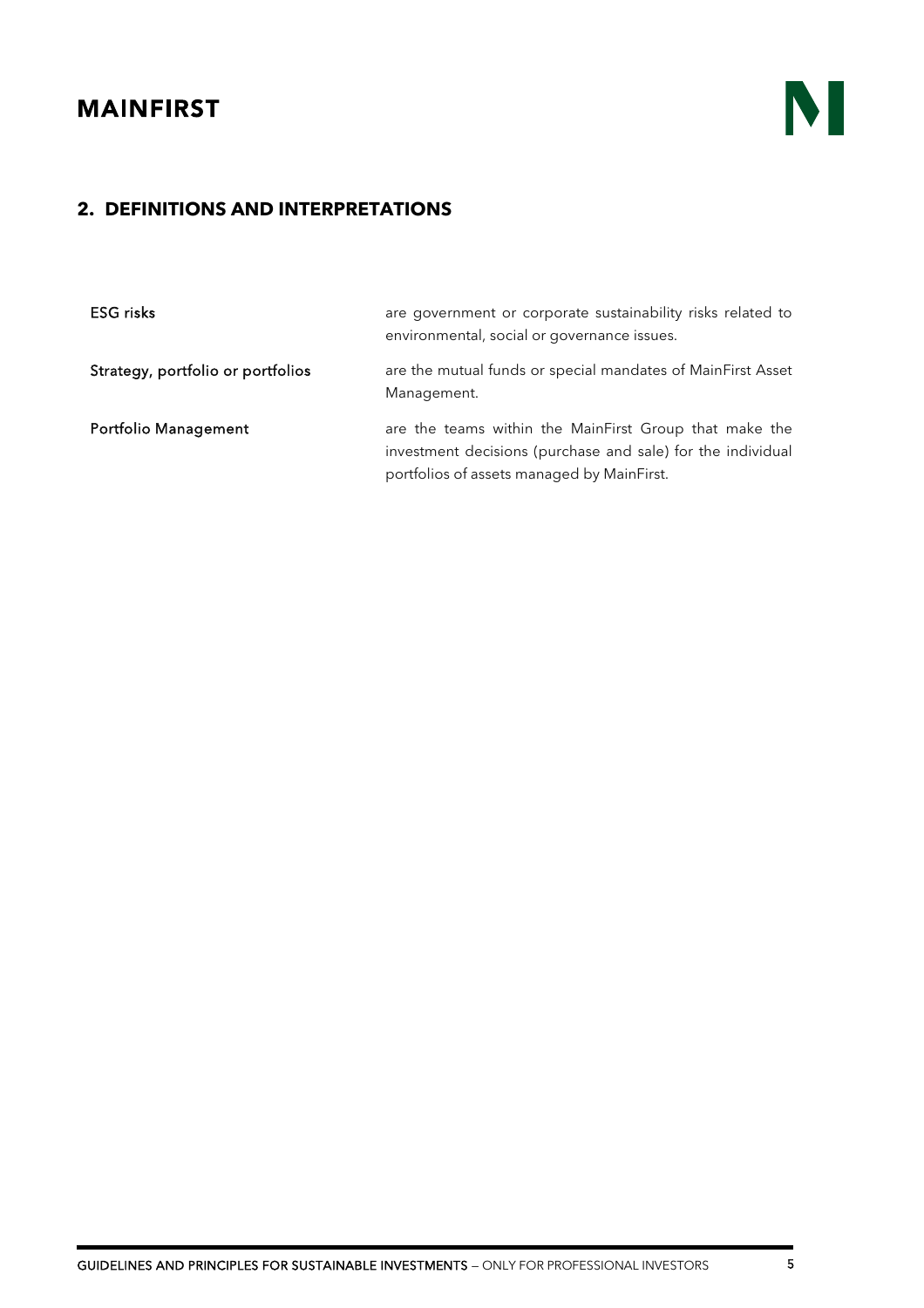### <span id="page-5-0"></span>**3. INVESTMENT APPROACH**

The investment approach and processes are largely determined by clearly defined criteria. These form binding principles for the selection and investment process. In addition to the product-specific investment objectives and statutory investment limits, ESG criteria in the selection and investment process reflect another important aspect that the Portfolio Management Team takes into account in in analysis, selection and investment decisions.

Considering ESG criteria and the resulting opportunities does not correspond to negative impacts on returns. Investors benefit from the ESG-compliant investments made by the Portfolio Management Team and participate in the responsibility for society, the environment, and progress.

Within the team-specific investment approach, investment opportunities are assessed and evaluated according to ESG criteria. The Portfolio Management Team systematically analyses the target investments using a broad range of environmental, social and governance factors. These are based on independent studies, ratings, publications, research, and internal standards. Information about the investment process is outlined and published in the annual sustainability report.

Four fundamental elements are considered in the analysis of investment decisions:

- ESG risk assessment
- Exclusions
- Global standards (UN Global Compact)
- **Controversies**

#### <span id="page-5-1"></span>**3.1 ESG RISK ASSESSMENT PROCESS**

In general, the risk assessment is based on the classification provided by an external service provider. This risk assessment measures the extent to which the economic value of a company is jeopardised by ESG factors or, in more technical terms, the degree to which a company has not managed its ESG risks. The ESG rating of either a company or a country consists of a quantitative score that can be assigned to a particular risk category.

The ESG risk assessments are integrated into both the investment decision process and the portfolio construction. These ESG risk assessments can be interpreted at an absolute level per issuer or on a relative basis compared to the benchmark or the investment universe. Depending on the strategy, different approaches can be followed.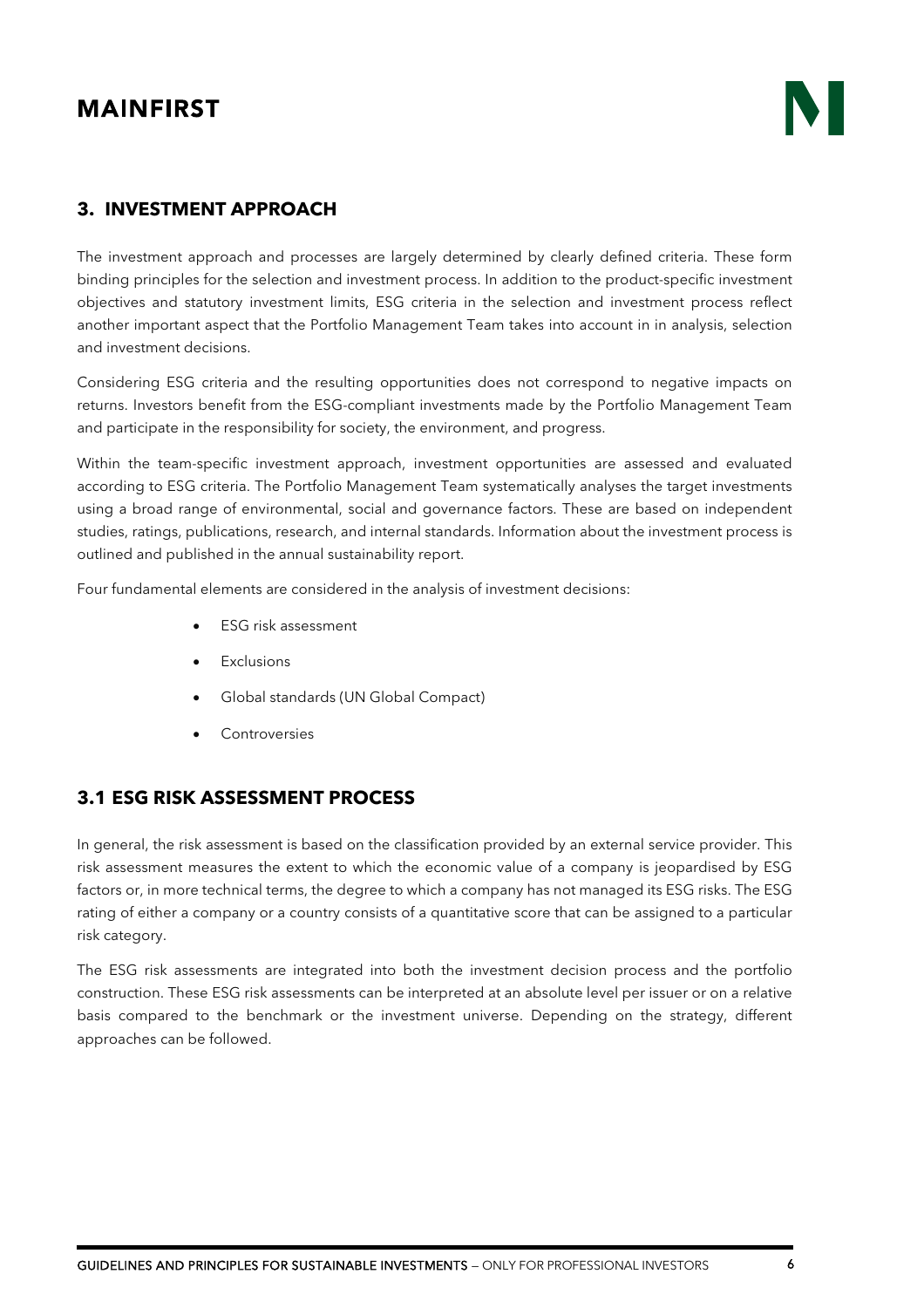#### <span id="page-6-0"></span>**3.2 EXCLUSIONS**

MainFirst has defined a negative list that, according to the "exclusion principle", sets out criteria that fundamentally prohibit an investment:

MainFirst excludes investments in companies or products issued by companies as well as financing of companies, parts of companies and products that directly or indirectly violate the UN Conventions on cluster munitions, chemical weapons and other outlawed weapons of mass destruction, without restriction and for an indefinite period. No deviations from this principle are permitted.

In addition, MainFirst excludes investments in companies (and their affiliates) that generate more than 50% of their revenues from military contracts, weapon-related products and/or services.

Furthermore, when implementing the product-specific investment policies of the investment funds managed by MainFirst, the Portfolio Management Team may also impose additional restrictions, as outlined below:

#### • **Energy and environment**

Nuclear power

Thermal coal

Oil and gas

Genetically modified plants and seeds

#### • **Value-based sectors**

Adult entertainment

- **Tobacco and cannabis**
- **Defence and military involvement**
	- Controversial weapons
	- Military contracts

Small arms

Riot control

#### <span id="page-6-1"></span>**3.3 ADVERSE SUSTAINABILITY IMPACTS**

Adverse sustainability impacts are those impacts of investment decisions that have negative impacts on sustainability factors. Sustainability factors include environmental and social issues, respect for human rights, sustainable corporate governance and the fight against corruption. Environmental, social and appropriate State and corporate governance indicators are used to measure the most important adverse sustainability impacts.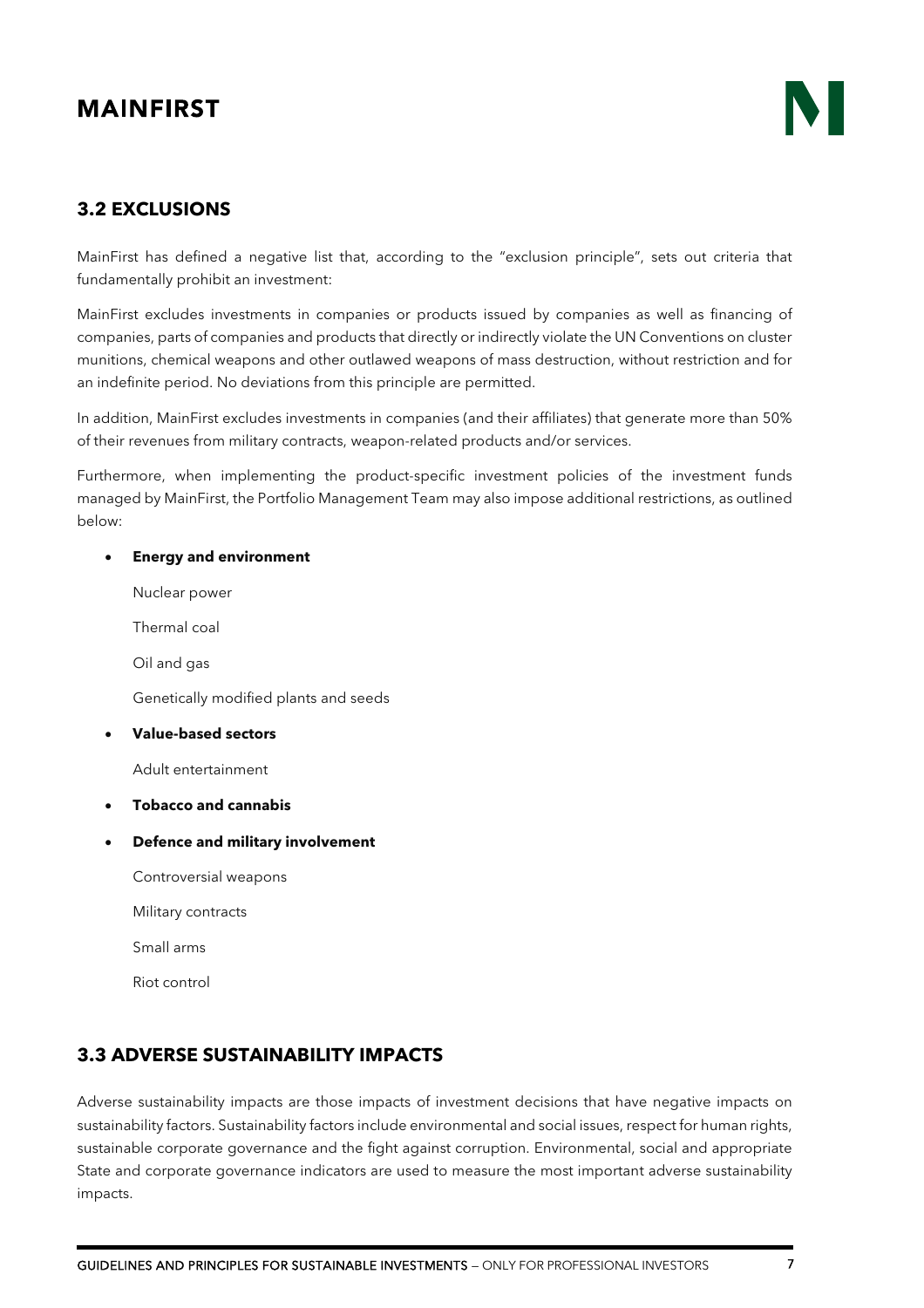The most important sustainability factors include environmental, climate, social and employee issues, as well as aspects of good corporate governance, respect for human rights and the fight against corruption.

As part of the ESG integration, MainFirst also analyses the most important adverse effects on sustainability factors and documents the results. The portfolio managers use the external analyses of the ESG agencies, public documents of the companies and notes from direct dialogues with the company management to identify, measure and evaluate adverse sustainability impacts. The adverse sustainability impacts (e.g. greenhouse gas emissions, water intensity, frequency of work accidents, violations of the UN Global Compact, diversity on the supervisory board) can be analysed extensively and taken into account when making investment decisions.

Different sustainability aspects are weighted in the sustainability assessment of investments depending on their relevance for the respective business model. For example, the relevance of greenhouse gas emissions is significantly higher in particularly CO2-intensive sectors than in less CO2-intensive sectors.

The ability to systematically take into account the most important adverse sustainability impacts depends largely on the quality of the available data. This varies depending on the asset class/investment universe. Not all of the data on the companies in which MainFirst invests is available to a sufficient extent. MainFirst actively tries to work on better data quality in the long term through commitment (e.g. through initiatives such as CDP or direct dialogue).

#### <span id="page-7-0"></span>**3.4 GLOBAL STANDARDS (UN GLOBAL COMPACT)**

MainFirst takes compliance with global standards such as the UN Global Compact seriously. The management of any infringements is critically reviewed and documented in the investment process. If there is any doubt, in the case of sustainable products the ESG Advisory Board can also be consulted. The ESG Advisory Board can provide recommendations for exclusion or divestment, which can be implemented as outlined in this guideline.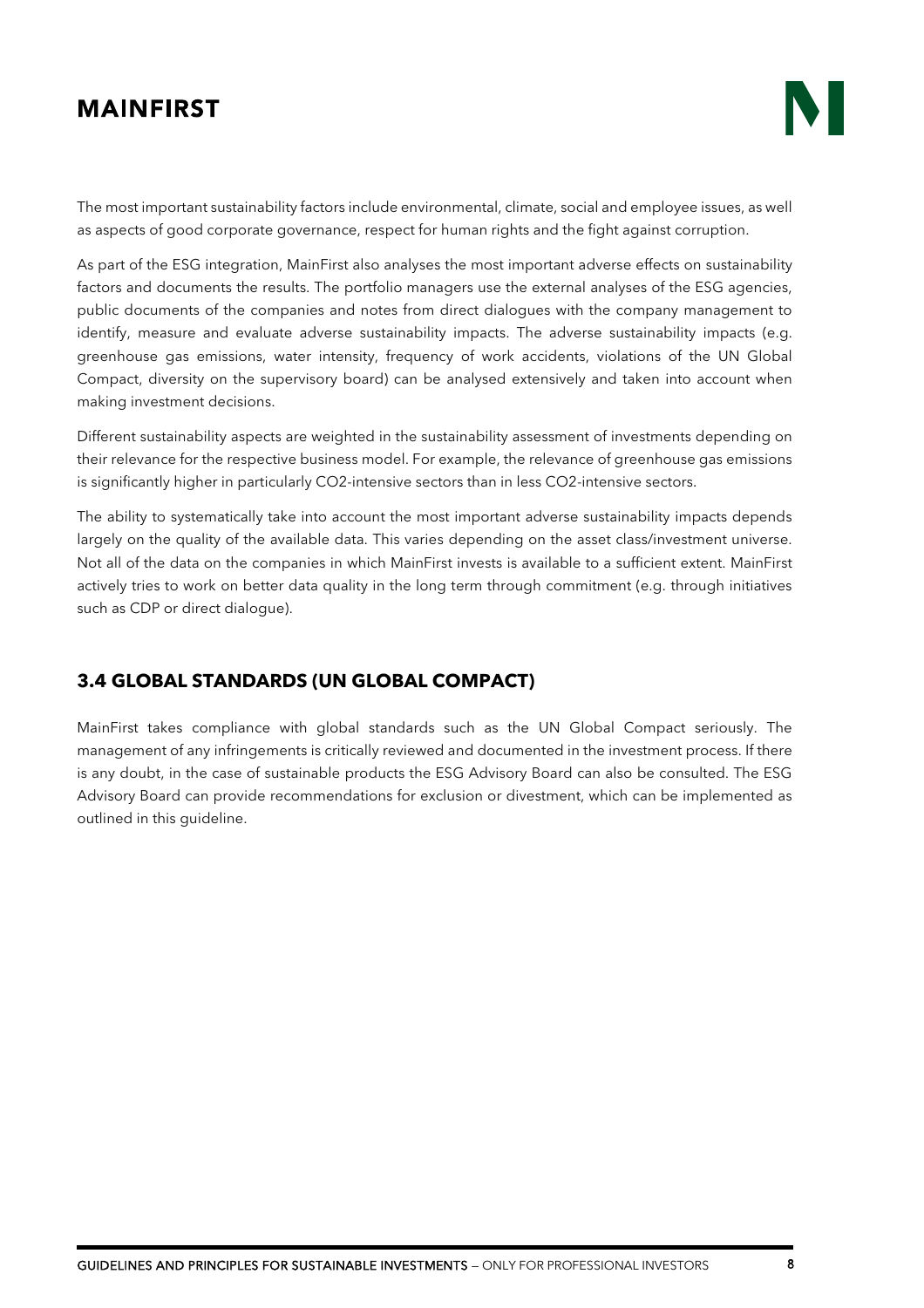#### <span id="page-8-0"></span>**3.5 CONTROVERSIES**

MainFirst regularly reviews the investment universe for potential controversies. Classification is initially carried out by an external data supplier. For sustainable products, if the highest level is reached, the ESG Advisory Board must be consulted to determine whether, from an ESG perspective, a company should continue to be included in the portfolio. If the investment is excluded, this will be documented and executed in accordance with this guideline.

#### <span id="page-8-1"></span>**3.6 UN SUSTAINABLE DEVELOPMENT GOALS (SDGS)**

With a view to 2030, the UN set 17 goals for sustainable development. MainFirst interprets these goals as a model for impact-oriented products that can contribute to the fulfilment of individual elements of these goals by investing in companies or their bonds. Due to the requirement that these are not individual projects but companies, not every specific target of the individual SDGs can be met. Nevertheless, based on our own analyses of the business activities carried out and the products of the companies, an assignment to topics is made that are based on the 17 defined goals:

1. End Poverty – end poverty in all its forms, everywhere

2. Secure nutrition – end hunger, achieve food security and better nutrition, and promote sustainable agriculture

3. Healthy living for all – ensure healthy living for all people of all ages and promoting their well-being

4. Education for all – ensure inclusive, equitable and quality education and promote lifelong learning opportunities for all

5. Gender equality – achieve gender equality and empower all women and girls

6. Water and sanitation for all – ensure availability and sustainable management of water and sanitation for all

7. Sustainable and modern energy for everyone – secure access to affordable, reliable, sustainable and modern energy for everyone

8. Sustainable economic growth and decent work for all – promote sustained, inclusive and sustainable economic growth, productive full employment and decent work for all

9. Resilient infrastructure and sustainable industrialisation – build resilient infrastructure, promote inclusive and sustainable industrialisation and support innovation

10. Reduce inequality – reduce inequality within and between countries

11. Sustainable cities and human settlements – make cities and human settlements inclusive, safe, resilient and sustainable

12. Sustainable consumption and production – ensure sustainable consumption and production patterns

13. Take immediate action to combat climate change and its impacts

14. Conservation and sustainable use of the oceans, seas and marine resources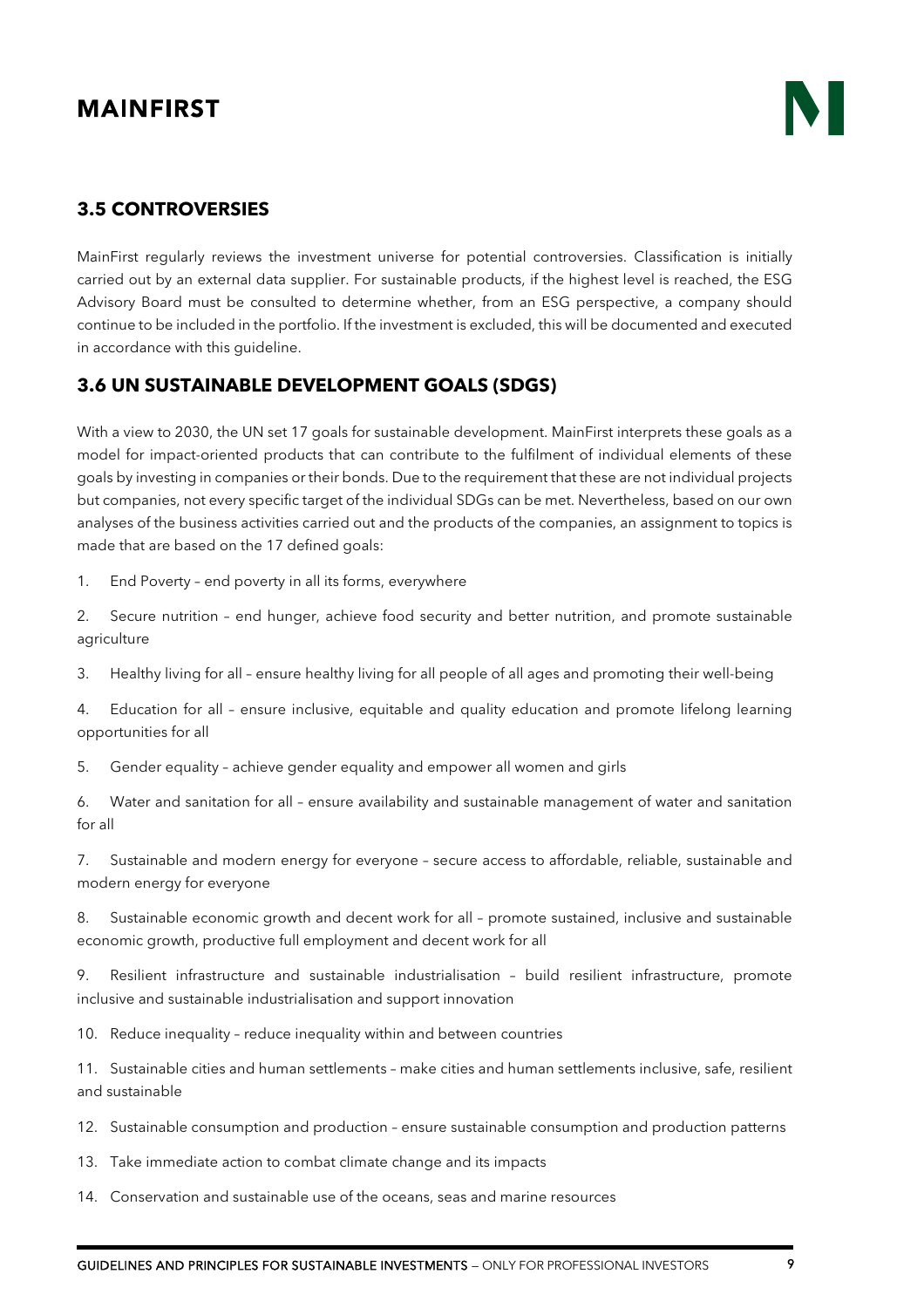15. Protect terrestrial ecosystems – protect, restore and promote the sustainable use of terrestrial ecosystems, sustainably manage forests, combat desertification, halt and reverse land degradation and halt biodiversity loss

16. Peace, justice and strong institutions Promote peaceful and inclusive societies for sustainable development, provide access to justice for all and build effective, accountable and inclusive institutions at all levels

17. Strengthen means of implementation and global partnership – strengthen means of implementation and breathe new life into the global partnership for sustainable development.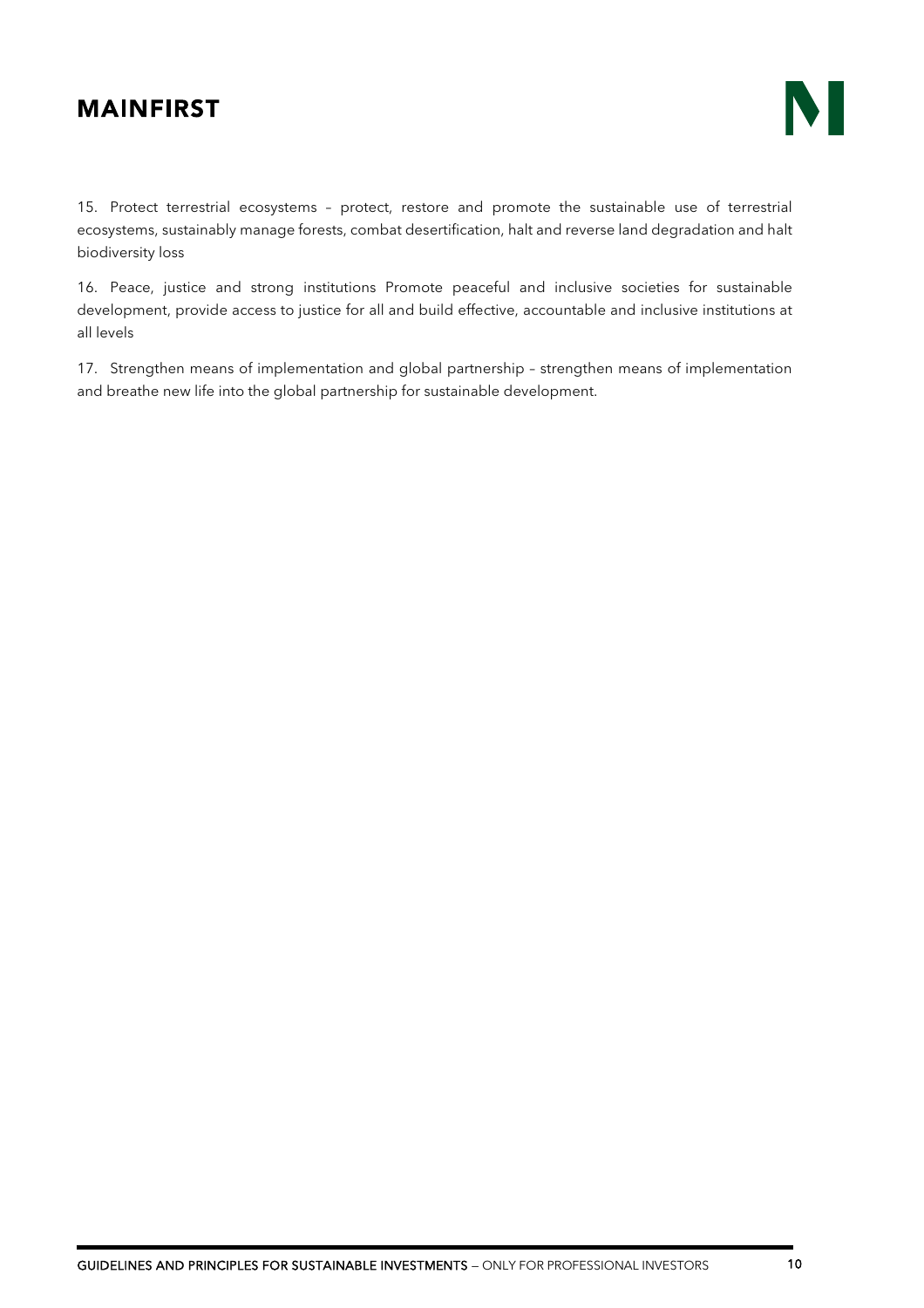## <span id="page-10-0"></span>**4. ESG ENGAGEMENT**

MainFirst aims to maintain an ongoing dialogue (direct or indirect) with the Management, right up to the Supervisory Board of the relevant companies.

In the interest of ensuring that ESG standards are implemented, MainFirst is committed to maintaining an active dialogue with companies, particularly in cases where MainFirst is able to exert a certain influence on the issuer due to its current positioning or any investment decision dependent on it.

Our commitment should be seen in context and in relation to the size and age of the company, the available resources, as well as its importance within the sub-fund, in order to take a pragmatic and holistic approach towards further development within the scope of our opportunities with companies.

The engagement process is based on three different pillars:

- Direct dialogue
- Formal engagement process
- Community engagement

## <span id="page-10-1"></span>**4.1 DIRECT DIALOGUE**

Direct dialogue can take place with companies, regardless of whether they represent a sustainable or a conventional product. The Portfolio Management Team uses these discussions to understand the companies' business policies and strategies, as well as their sustainability principles in order to weigh them against MainFirst's corporate principles. This direct dialogue can be documented in detail.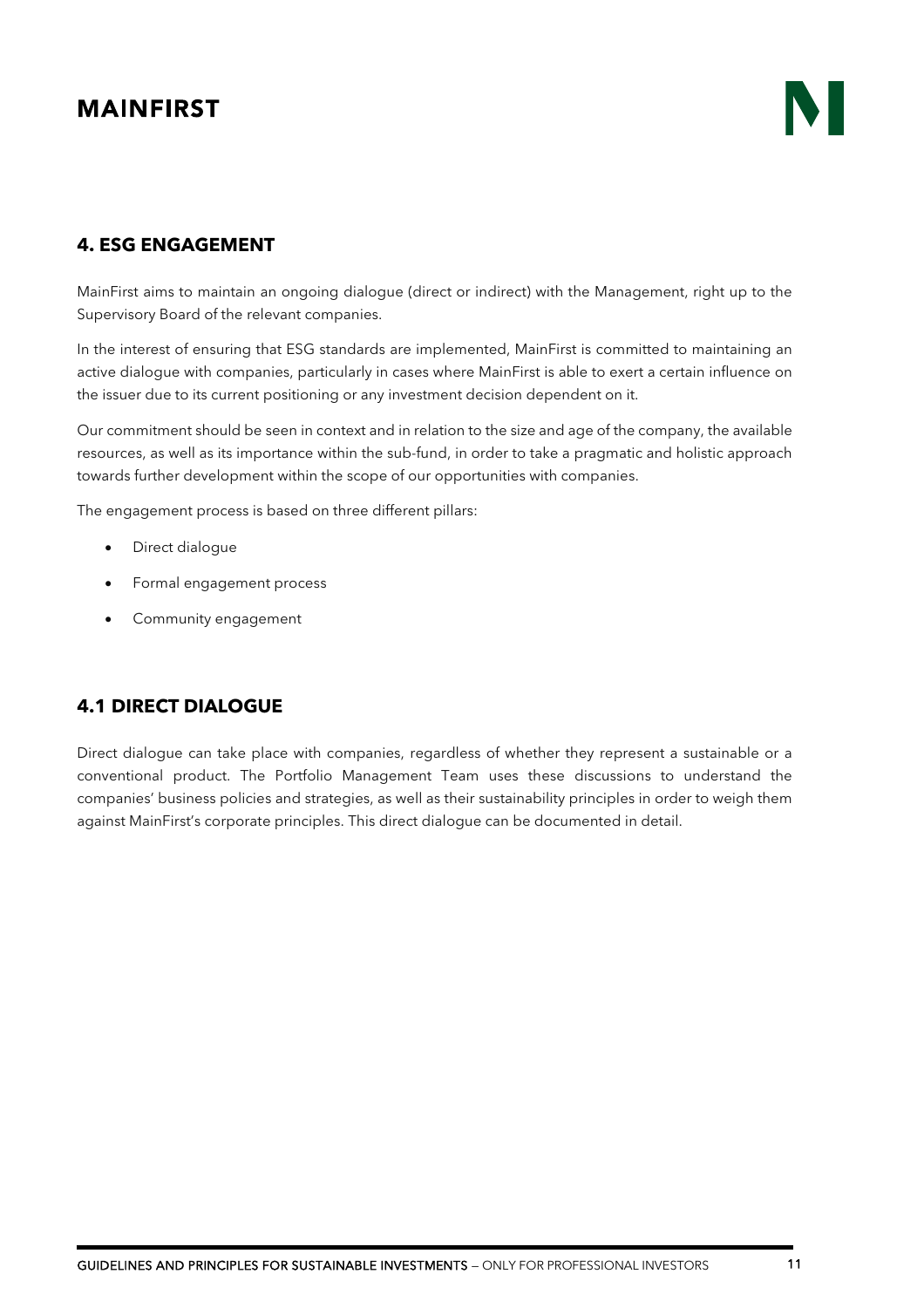#### <span id="page-11-0"></span>**4.2 FORMAL ENGAGEMENT PROCESS**

As part of the formal engagement process, Portfolio Managers of sustainable products should make contact with the companies. These discussions should focus on the companies' ESG risk profiles. Therefore, the Management of selected companies is contacted directly and options to better integrate environmental, social or governance aspects within the particular company are discussed.

The following different escalation levels should be considered:



Any issues can be discussed first with the Investor Relations department then with Management. After this, non-compliance with agreed, documented targets or milestones can be reported to the Supervisory Board.

In addition, the right to speak and vote at the Annual General Meeting can be exercised in the event that further escalation is necessary.

#### <span id="page-11-1"></span>**4.3 COLLABORATIVE ENGAGEMENT**

MainFirst defines collaborative engagement as supporting initiatives by several investors or other capital contributors, with the aim of improving environmental, social or other factors. This engagement may involve public and private companies, countries or regions.

Collaborative engagement may be proposed by the ESG Task Force or the ESG Advisory Board and initiated by the ESG Committee.

The aim of the collaborative engagement is a constructive exchange with corporate leaders to improve the individual ESG profile in cases where MainFirst has little direct influence through the aforementioned approaches.

For example, MainFirst has joined the Carbon Disclosure Project (CDP) initiative. This international nonprofit organisation was founded in London in 2000 with the aim of collecting high-quality climate-related corporate data and motivating investors, companies and governments to take action against climate change.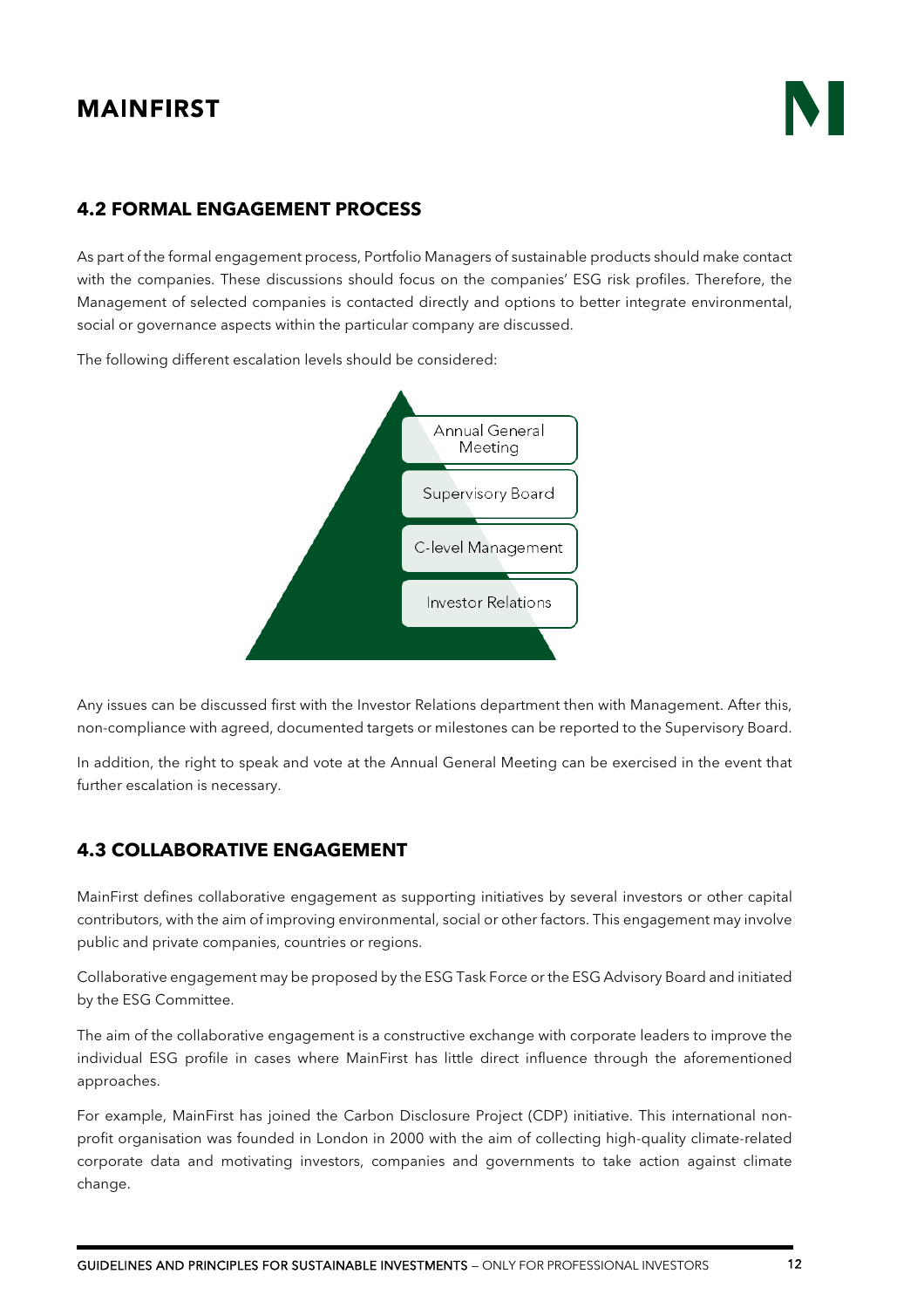

Once a year, the CDP asks companies to submit data and information about the opportunities and risks of climate change, CO<sub>2</sub> emissions, and relevant strategies and measures. The standardised questionnaire is sent to the largest listed companies worldwide. The annual CDP reports are available free-of-charge to all interested parties on the organisation's website. Investors who support the CDP also have access to nonpublic corporate responses. In total, more than 800 institutional investors support the initiative.

MainFirst uses this data for further analysis and targeting within the dialogue strategy.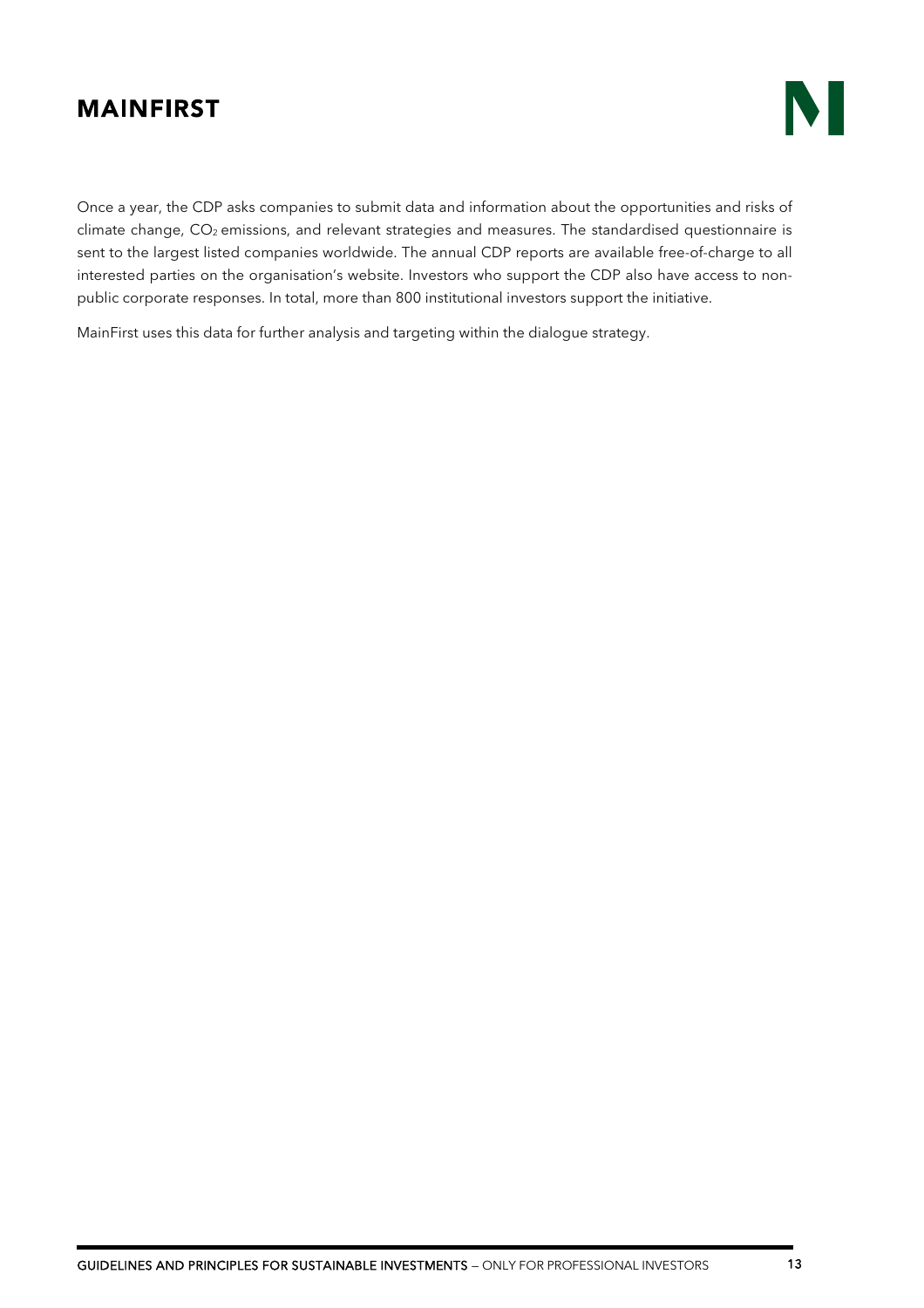### <span id="page-13-0"></span>**5. ESG GOALS AND CONSISTENCY**

MainFirst is committed to focusing on achieving a dual effect as part of its active portfolio management. In addition to the goal of generating an appropriate increase in value for the investor, the investments should also take advantage of and bring about comprehensive opportunities and prospects in the context of environmental and social considerations. In order to provide comprehensive information to its clients, MainFirst aims for the highest level of transparency.

#### <span id="page-13-1"></span>**5.1 TRANSPARENCY**

In accordance with the Regulation (EU) 2019/2088 of the European Parliament and of the Council of 27 November 2019 on the sustainability-related disclosure requirements in the financial sector, MainFirst is committed to transparency regarding:

- Strategies for managing sustainability risks
- Adverse sustainability impacts at the company level
- Remuneration policies in connection with addressing sustainability risks
- The consideration of sustainability risks
- Adverse sustainability impacts at the portfolio level
- The promotion of environmental or social aspects in pre-contractual information
- Pre-contractual information in the case of sustainable investments
- The promotion of environmental aspects of sustainable investments on websites
- The promotion of environmental aspects of sustainable investments in regularly published reports

MainFirst does not currently take into account any adverse impacts of investment decisions on sustainability factors (so-called Principle Adverse Indicators), as the relevant data that would be required to determine and weight the adverse sustainability impacts is currently not available to the market to a sufficient extent. By 30 December 2022 at the latest, MainFirst will provide information on whether and how the major adverse impacts of investment decisions on sustainability factors will be taken into account.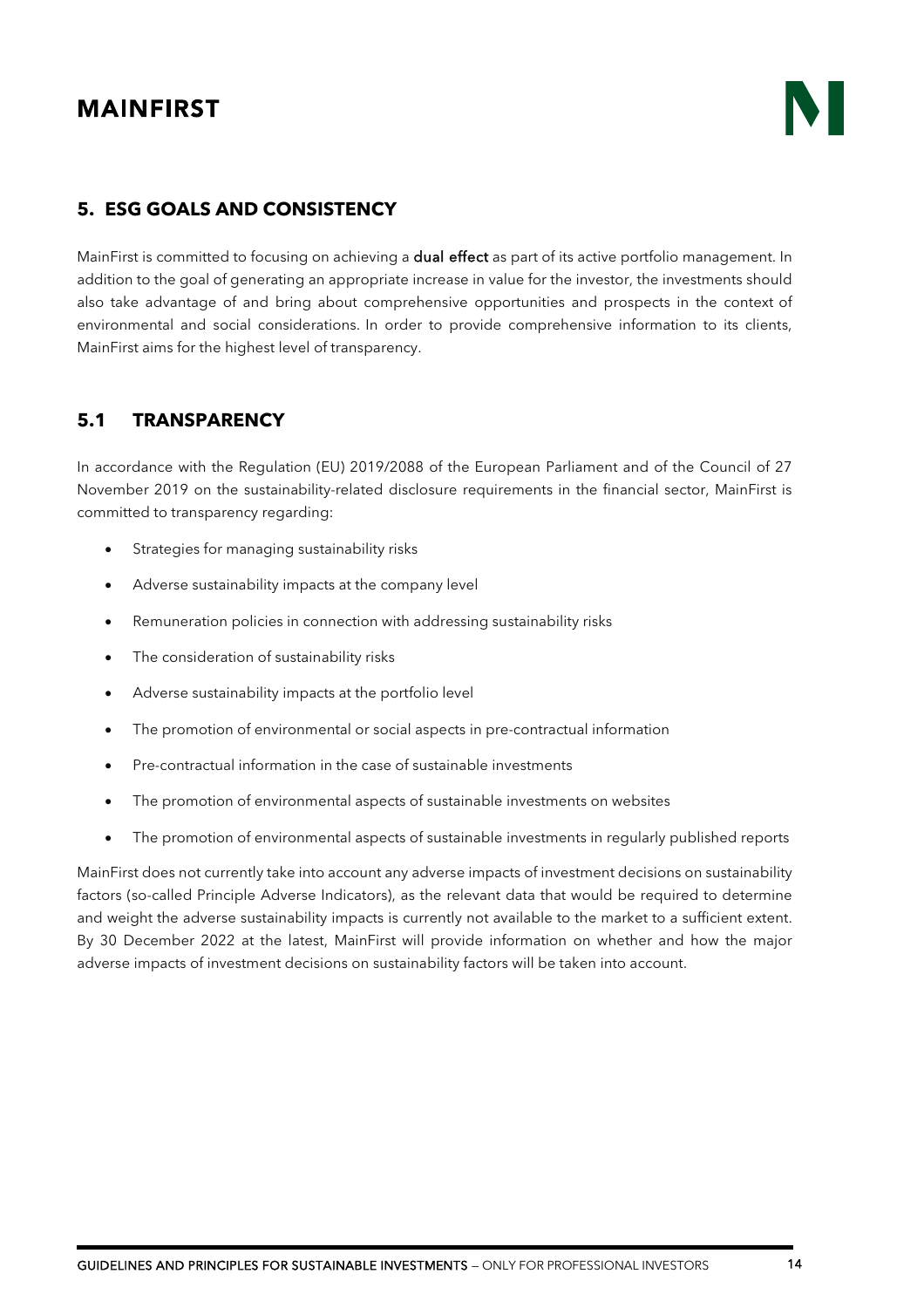### <span id="page-14-0"></span>**5.2 SUSTAINABLE STRATEGIES**

In defining sustainable strategies, MainFirst uses the approach of the BVI (the German Investment Funds Association) and assigns the strategies into one of the following categories – basic, ESG, and impact:

| <b>Basic</b>                                                                                                                                  | <b>ESG</b>                                       | Impact                                                                                 |
|-----------------------------------------------------------------------------------------------------------------------------------------------|--------------------------------------------------|----------------------------------------------------------------------------------------|
| • ESG opportunities /<br>risks taken into account<br>according to the criteria<br>of "ESG integration"<br>• Integration approach<br>disclosed | • Dedicated ESG strategy<br>• Minimum exclusions | • Impact-related<br>Investments<br>• No serious violations of<br>the UN Global Compact |

In the basic category, ESG is systematically integrated into the investment process and implemented within the context of engagement, for example by exercising voting rights, actively exercising shareholder or creditor rights, and/or through dialogue with issuers.

Funds and mandates are assigned to the ESG category if a dedicated ESG strategy is specified and minimum exclusions are complied with. The minimum exclusions for the ESG classification, and therefore for Article 8 under Regulation (EU) 2019/2088 (SFDR), include:

#### • Minimum exclusions for companies:

- Manufacture and/or distribution of military equipment > 10% of turnover
- Zero tolerance for:
	- ▶ Cluster munitions (Oslo Convention)
	- Anti-personnel mines (Ottawa Treaty)
	- $\triangleright$  B and C weapons according to the respective UN Conventions
- Tobacco production > 5% of turnover
- Production and/or distribution of coal > 30% of turnover
- Serious infringements against the UN Global Compact (without positive perspectives)
- Minimum exclusions for sovereign issuers:
	- Countries designated as 'Not Free' in the annual analysis carried out by Freedom House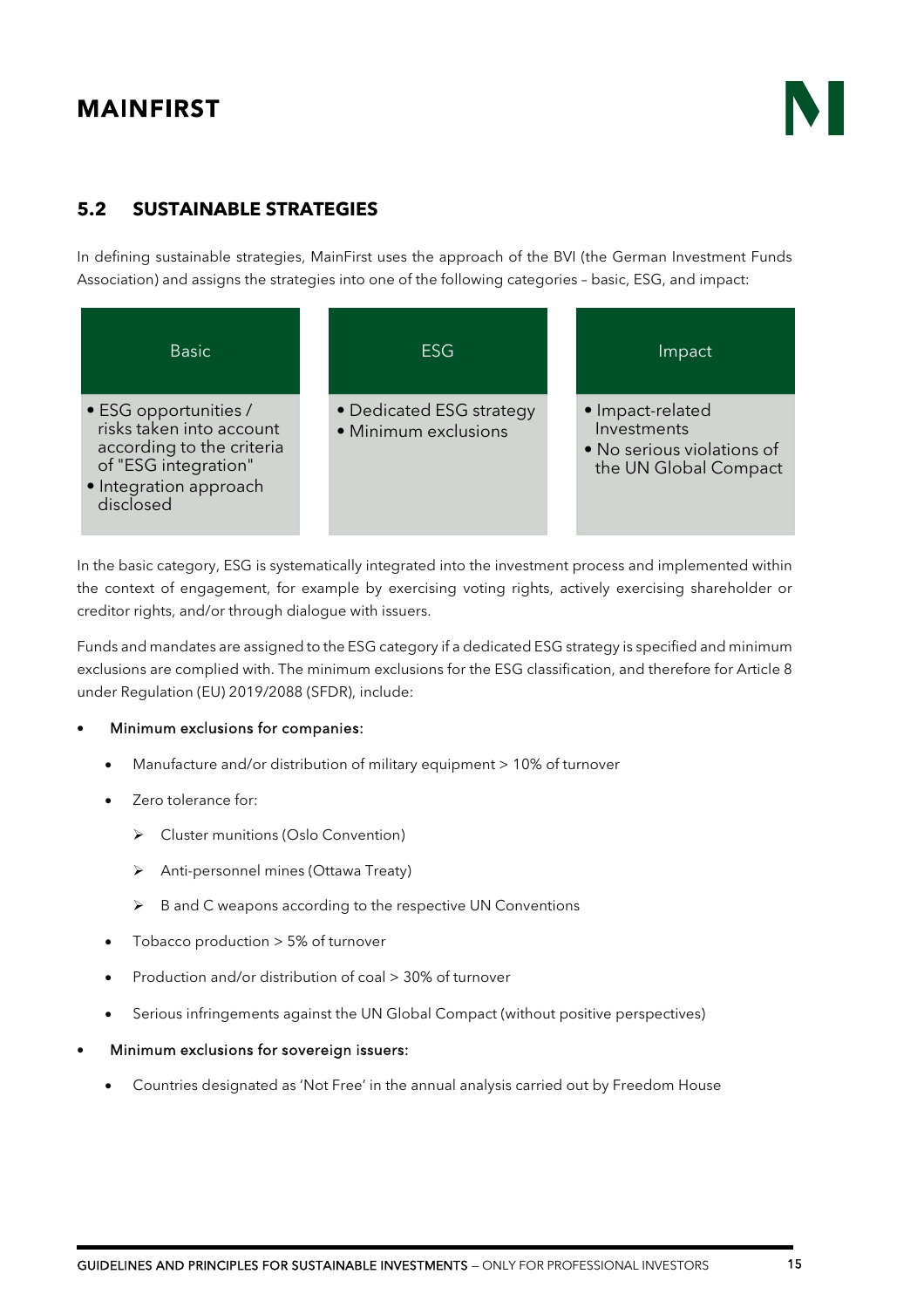

Impact-related funds require, in addition to the exclusions listed in the preceding categories, a high minimum percentage of sustainable investments.

For the public mutual funds, the allocation that can be found in the current fund prospectus applies first.

Special fund mandates are allocated internally and published within the framework of the Eurosif Transparency Code.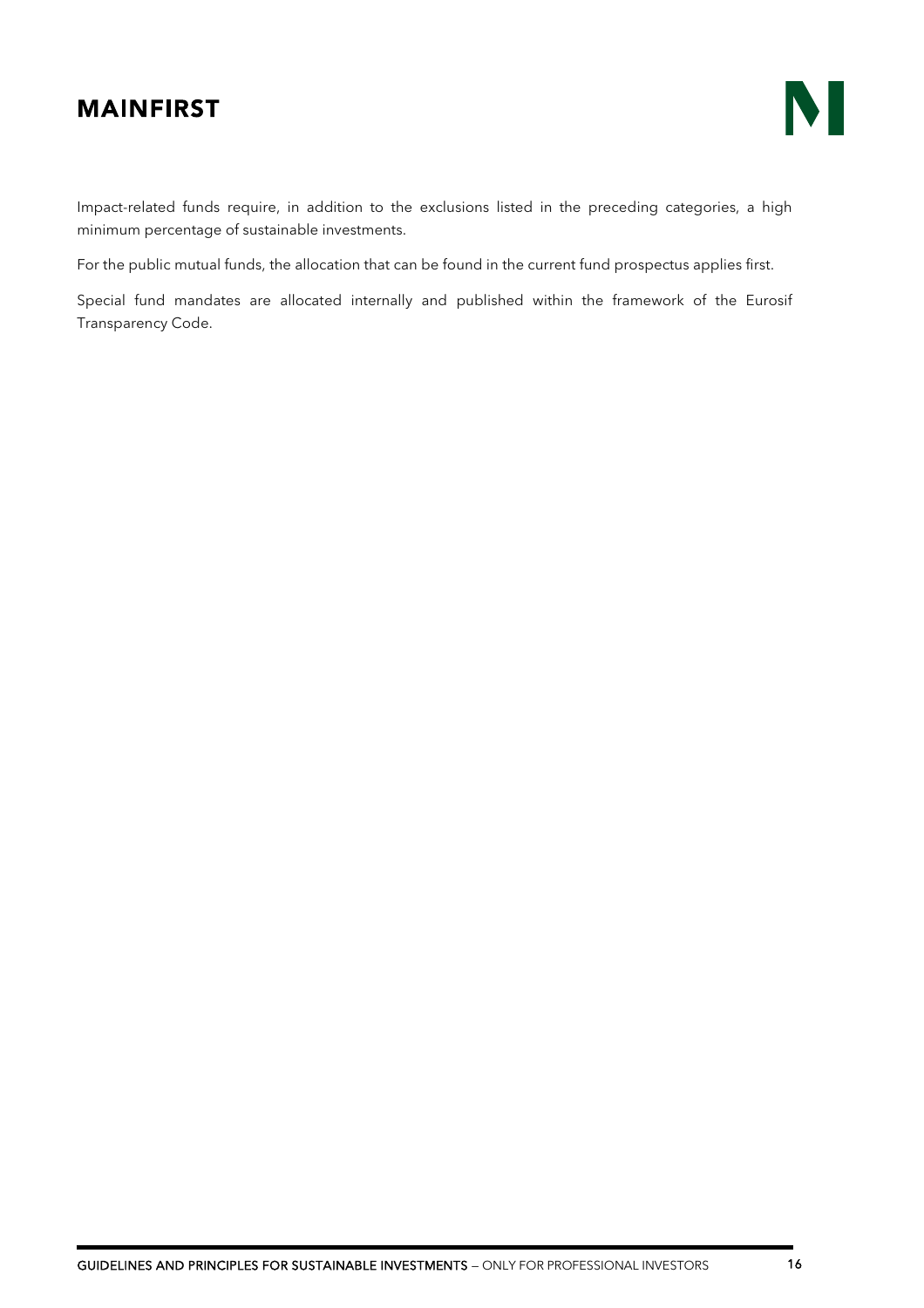#### <span id="page-16-0"></span>**6. DIVESTMENT**

The Portfolio Management Team will actively divest (sell) an investment if the analyses and evaluations of publicly available information and documents, or those obtained as part of the active dialogue, reveal a breach of its ESG standards. In doubtful cases or in the interest of clarifying disputed analysis results, the Portfolio Management Team can involve the ESG Advisory Board to initiate a further evaluation and decision. If necessary, an external party or data provider may be consulted to provide a comprehensive analysis and evaluation. If non-compliance with ESG criteria is confirmed, the Portfolio Management Team must re-establish compliance with the regulations within 30 trading days and carry out a divestment. This is monitored by both the Investment Compliance and Risk Management Teams and reported to the ESG Committee.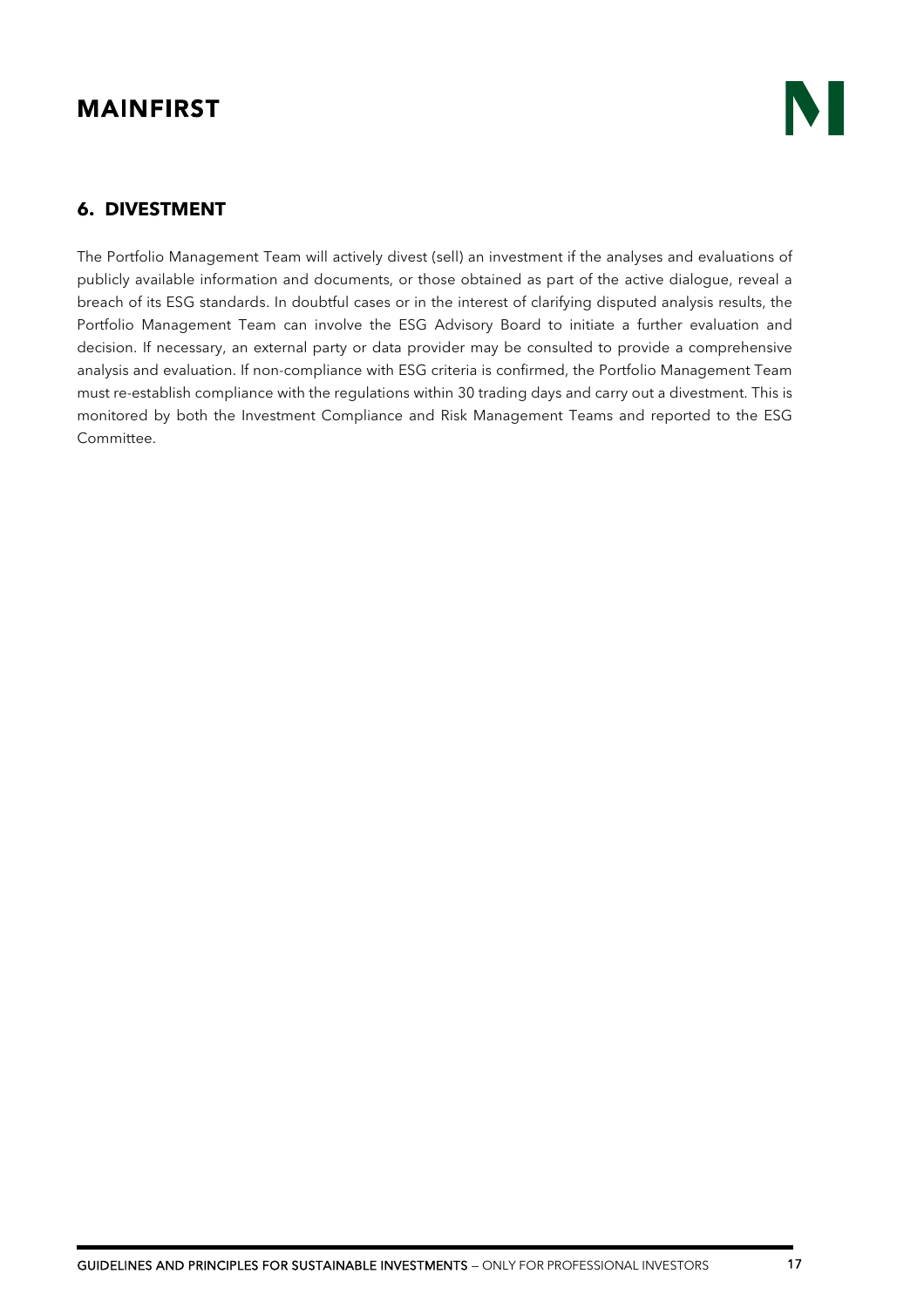#### <span id="page-17-0"></span>**7 ESG-INTEGRATION IN RISK MANAGEMENT**

Sustainability risks are environmental, social or corporate governance events or conditions, the occurrence of which may have a real or potentially negative impact on the asset, financial and earnings position, as well as on the reputation, of a company within the MainFirst Group. For companies that manage portfolios on behalf of third parties, sustainability risks also relate to the managed portfolios (funds).

MainFirst is well aware of the importance of managing sustainability risks. As a result, ESG-related risks are already taken into account in the analysis of potential transactions as part of managing the portfolio and are monitored after the transaction has taken place. They are also integrated accordingly in the Risk Management Department. ESG risks are identified, assessed, monitored, managed and communicated.

### <span id="page-17-1"></span>**7.1 SUSTAINABLE RISKS AND CLIMATE CHANGE**

No separate "sustainability risks" risk category has been defined, as sustainability risks can have a significant impact on all known risk categories. Instead, MainFirst regards them as a factor that has a significant impact on known risk categories (credit risk, market price risk, reputational risk, etc.).

Sustainability risks have the potential to negatively impact all business areas and risk categories. Sustainability risks can become relevant in the short term as well as in the medium to long term and create a need for action.

The MainFirst Group takes the long-term risks resulting from climate change very seriously. A forwardlooking analysis, as proposed by the TCFD (Task Force on Climate-related financial disclosures) and the UN PRI, will be used for this purpose. To this end, MainFirst has entered into a cooperation with 'right. based on science' to counter the effects on the climate.

#### <span id="page-17-2"></span>**7.2 RISK STRATEGY AND MONITORING**

The MainFirst Group has adapted its existing risk management strategy to address sustainability risks. MainFirst is committed to implementing the UNPRI sustainability standards. These are incorporated into the Group's ESG standards and principles. Compliance with the ESG standards and principles as well, as the risk strategy of the MainFirst Group, is continuously reviewed. This includes checking whether risk categories are affected by sustainability risks in a product- and company-specific manner, and if so, which ones, and whether these are sufficiently taken into account when determining risk measurement procedures.

Based on this, the MainFirst Group will review the methods and procedures for identifying, assessing, managing, monitoring, and reporting sustainability risks at regular intervals. The results will be communicated transparently within the organisational structure of the MainFirst Group.

Based on all available information, the Risk Management Department will continuously monitor whether and how processes for identifying, measuring, managing, and reporting sustainability risks can be either systematically or selectively improved.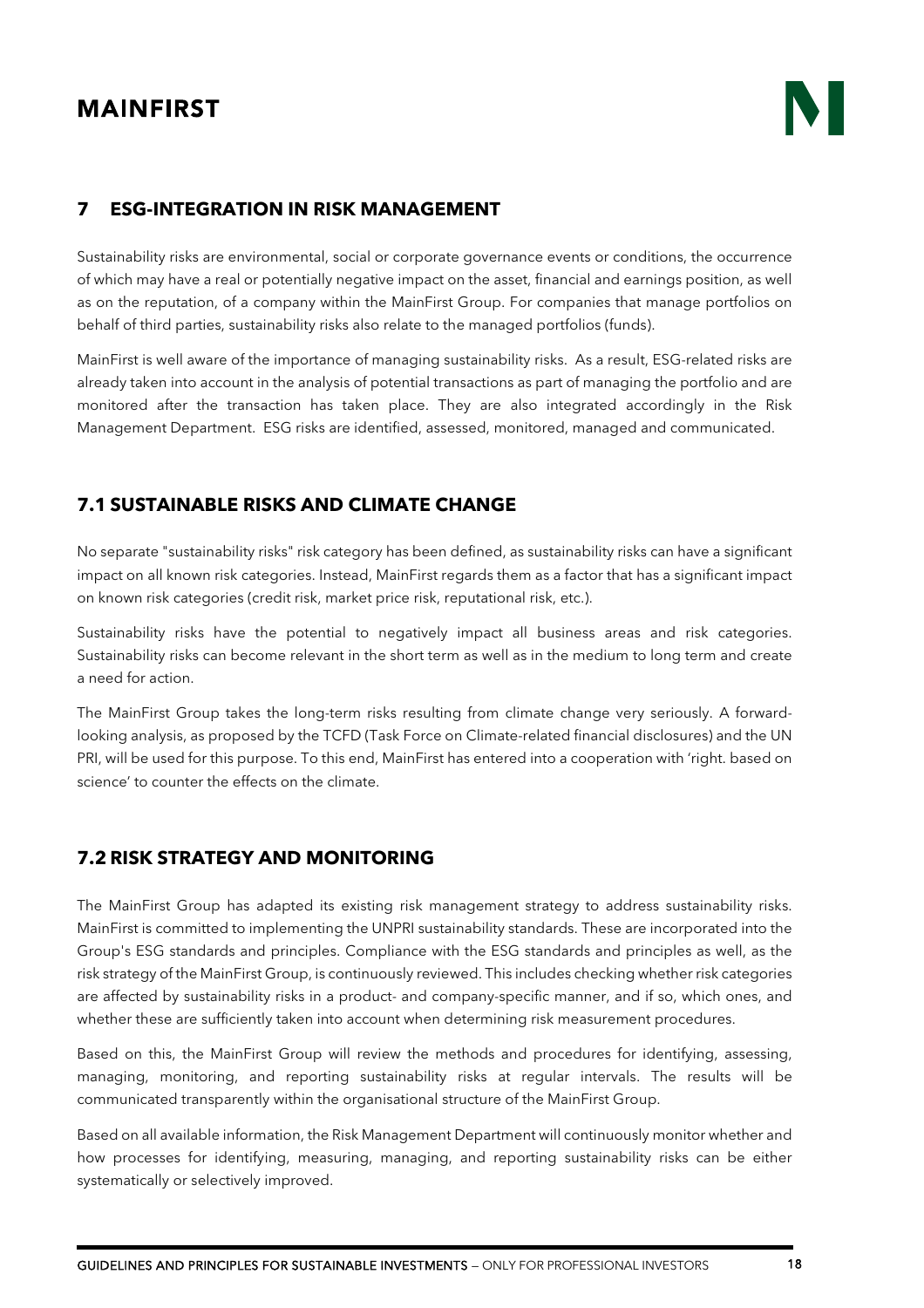MainFirst will also take sustainability risks into account in the company's regular risk inventory and check whether the existing company-specific stress tests reflect sustainability risks in a suitable manner or whether new or modified company-specific stress tests need to be created for this purpose.

Specific ESG ratings can be used to determine the sustainability aspects of financial investments and, if necessary, to obtain additional information on sustainability risks. In light of the aforementioned points, MainFirst will not simply adopt such ESG ratings for the purpose of assessing the sustainability of a financial investment, but will carry out a plausibility check in accordance with the principle of proportionality.

In the event of discrepancies regarding the interpretation of the translation, the original document in German shall prevail.